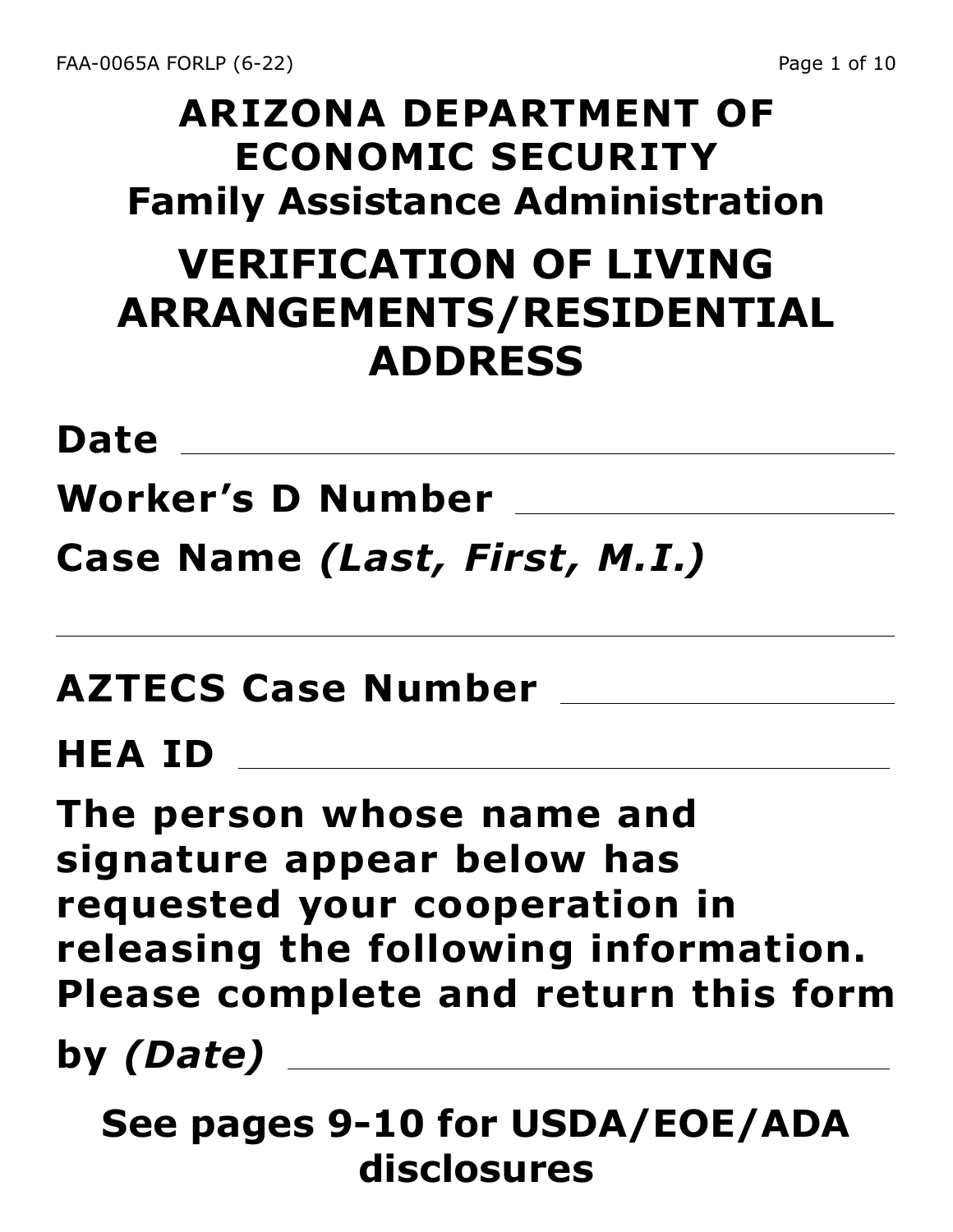# **Mail to: Arizona Department of Economic Security P.O. Box 19009 Phoenix, AZ 85005-9009**

#### **Or FAX to: (602)257-7031 or**

#### **1-(844) 680-9840**

#### **AUTHORIZATION TO RELEASE INFORMATION**

**I authorize and consent to the release of any and all information requested below concerning my living arrangement or myself.**

**Participant's Name**

**Participant's Signature**

**Date**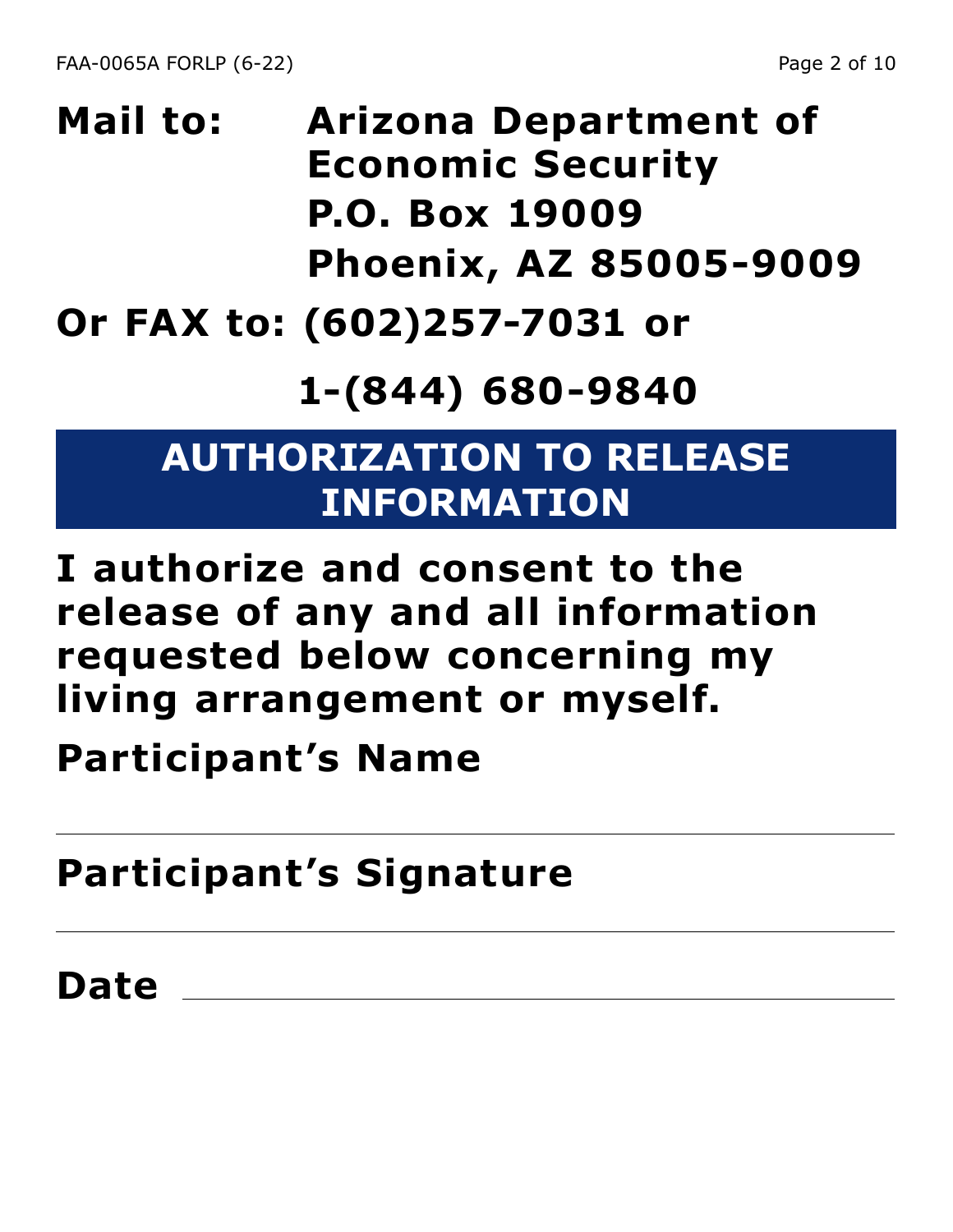#### **THIS SECTION IS REQUIRED FOR ALL PROGRAMS**

#### **What is the Current Address of Residence?** *(No., Street)*

# **City State ZIP Code PLEASE LIST THE NAMES OF EVERYONE LIVING AT THE ADDRESS:**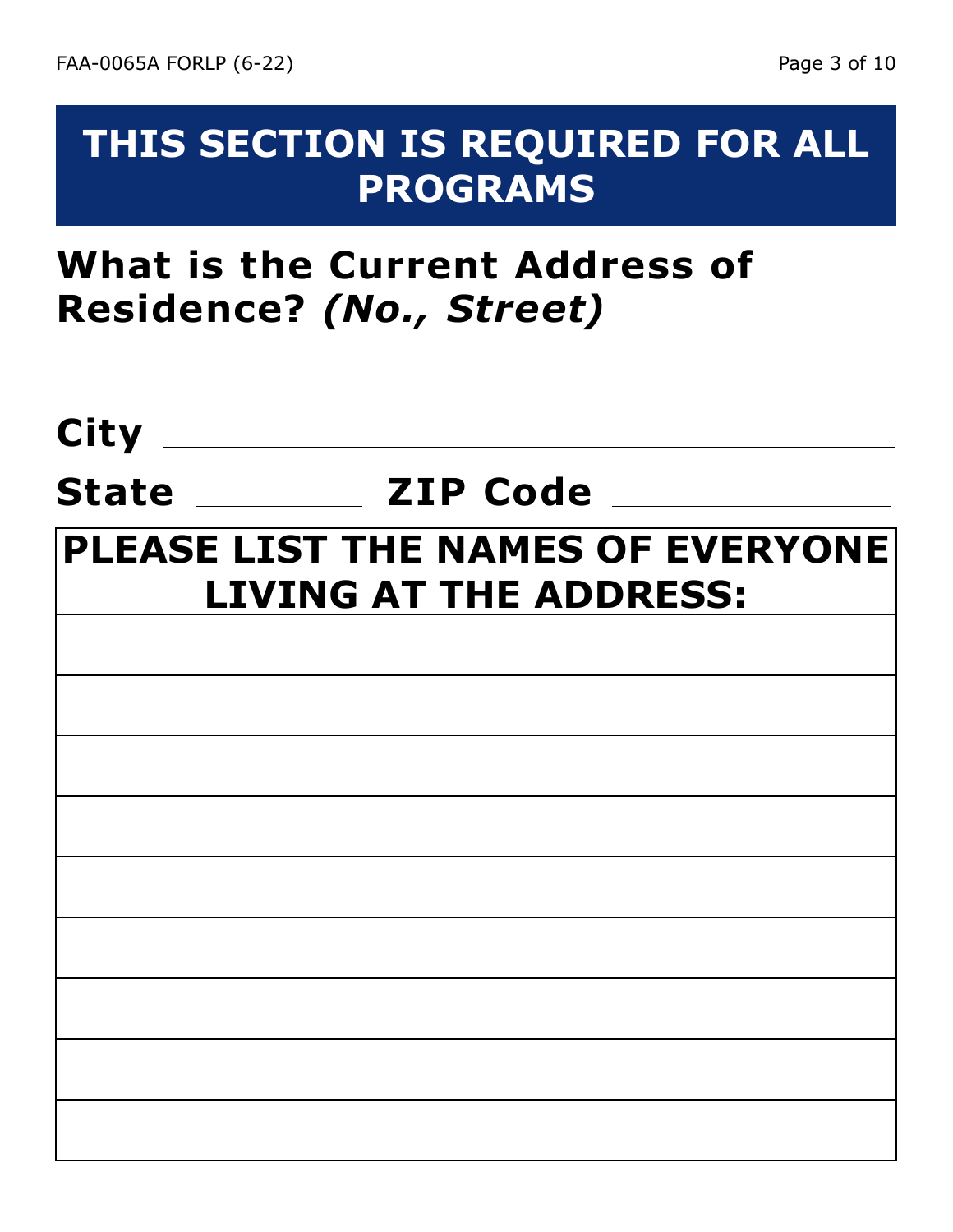# **PLEASE LIST THE NAMES OF EVERYONE LIVING AT THE ADDRESS (CONTINUED):**

# **THIS SECTION IS REQUIRED FOR CASH ASSISTANCE, NUTRITION ASSISTANCE, AND STATE ASSISTANCE**

**What is the rent/mortgage paid or** 

**billed? (Include Tax) \$**

- **Paid: Daily Weekly**
	- **Monthly**

**How is the rent/mortgage paid?**

**Cash Check Money Order**

**Other** *(Specify)*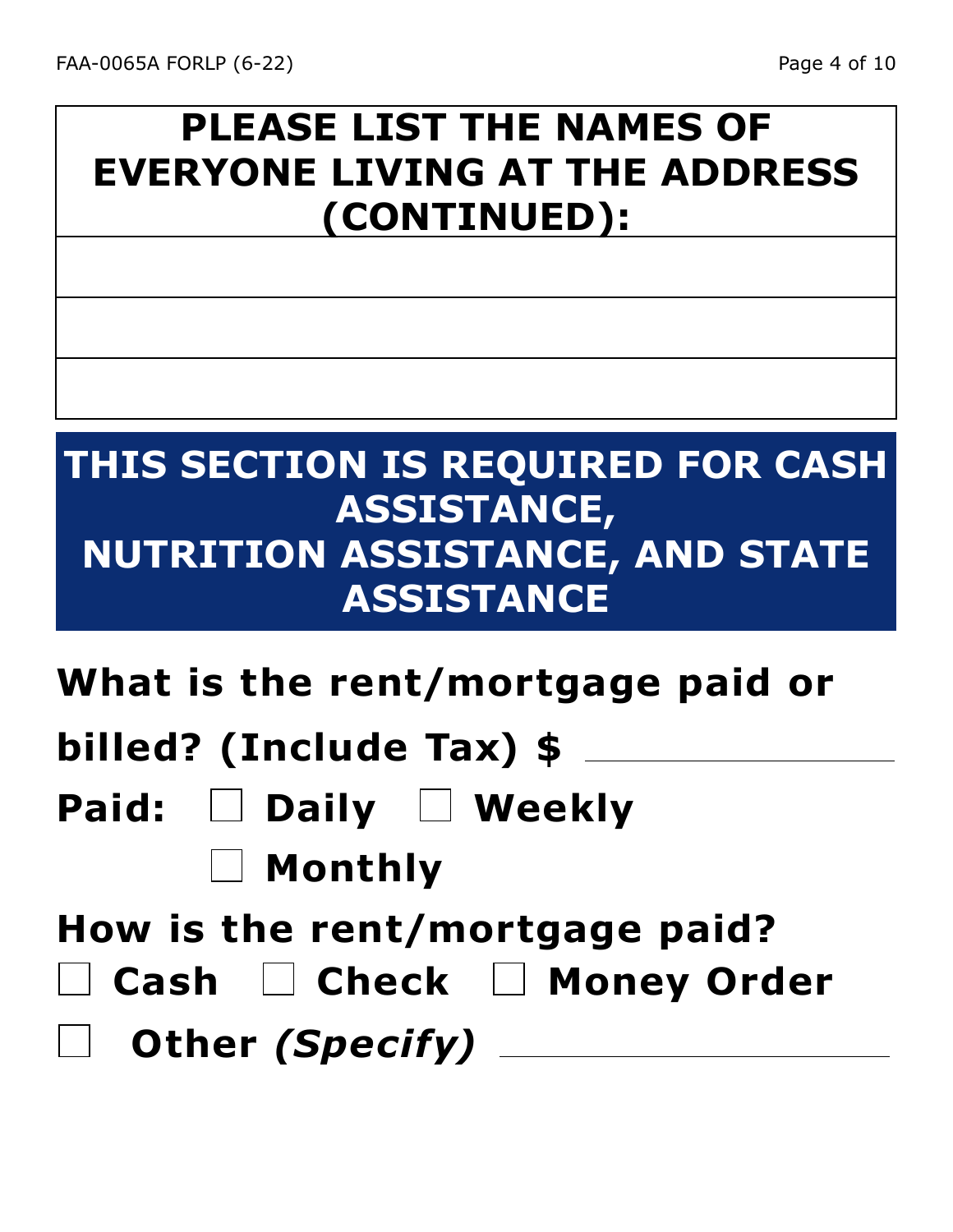**Is any part of the rent, mortgage, or utilities paid by someone other than the renter or owner? Yes No If yes, explain:**

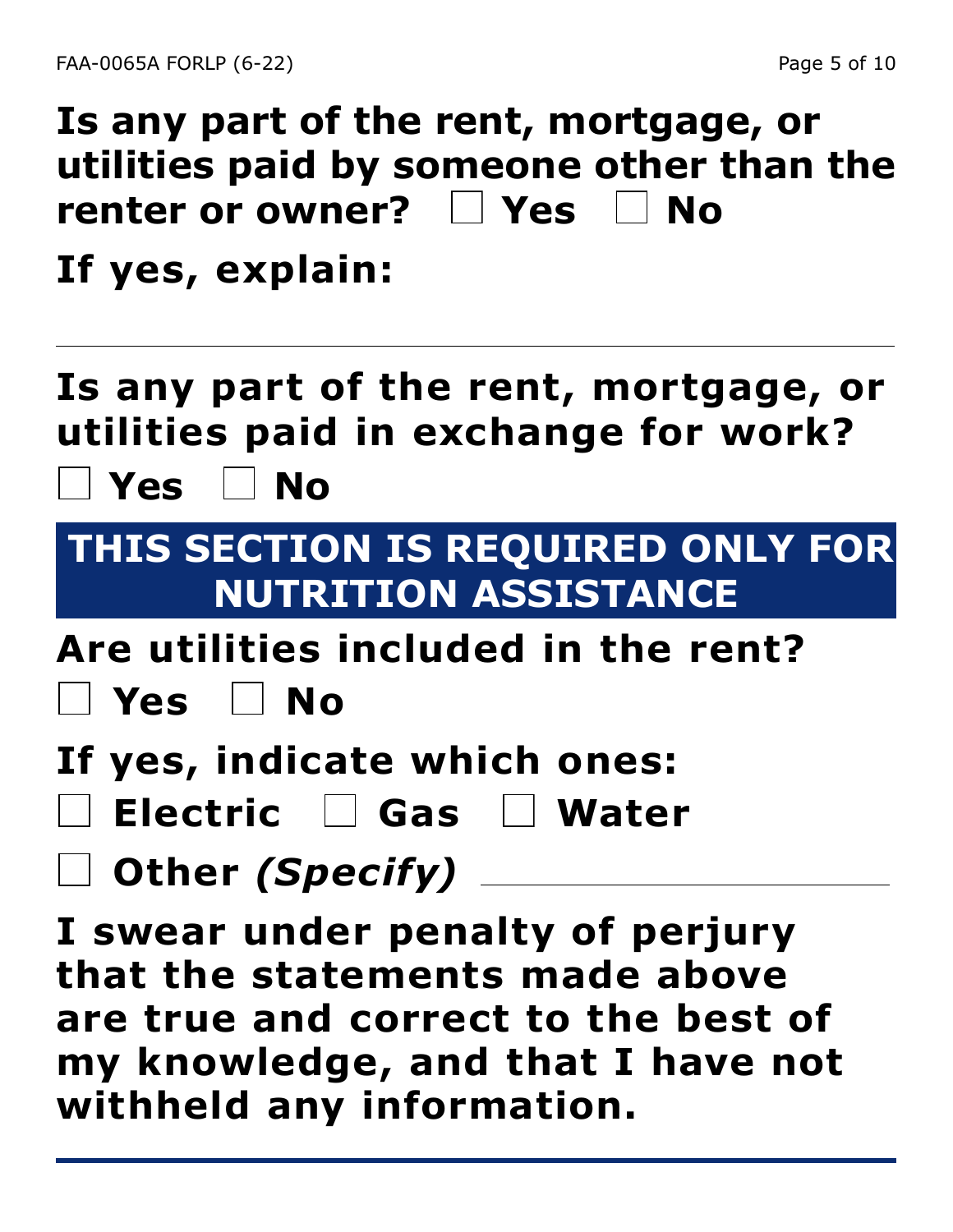### **Name of Person Completing This Form** *(Please Print)*

### **Title/Relationship**

#### **Area Code and Phone Number**

### **Signature of Person Completing This Form**

#### **Date**

# **COMPLETION INSTRUCTIONS FOR FAA-0065A**

#### **VERIFICATION OF LIVING ARRANGEMENTS/RESIDENTIAL ADDRESS**

**A. Purpose. To verify the following at new application, renewal and when a change is reported in living arrangements:**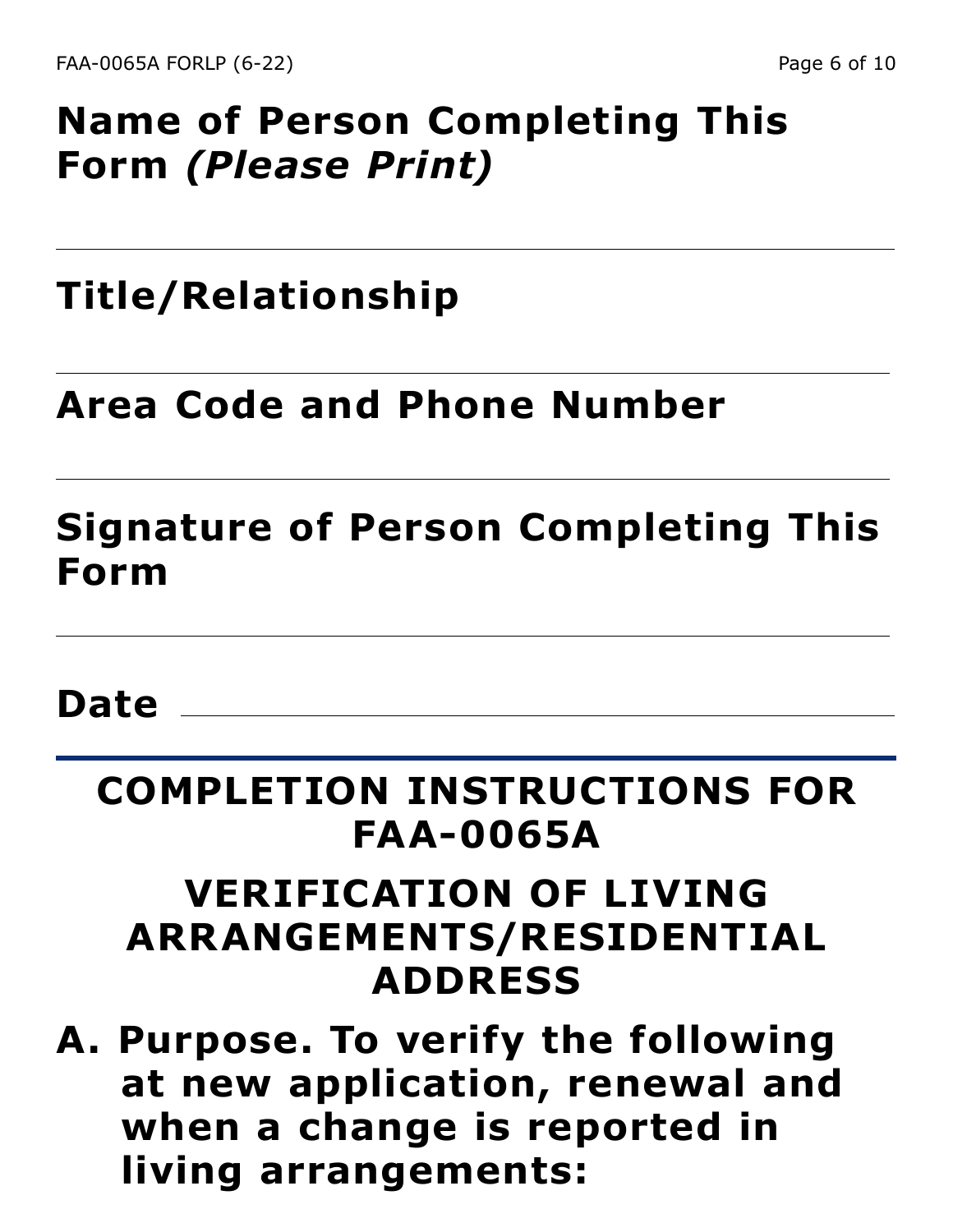# **All programs: Residential address and living arrangements CA, NA and ST: Rental obligation for AHCCCS Health**

**NA only: Utilities**

**Note: Rental obligation and utilities must be verified Insurance when the Expenses Exceed Income (EEI).**

**B. Completion:**

**The worker completes the following:**

**Date**

**Worker's D-Number**

**Case Name**

**AZTECS Case Number**

**HEA ID:**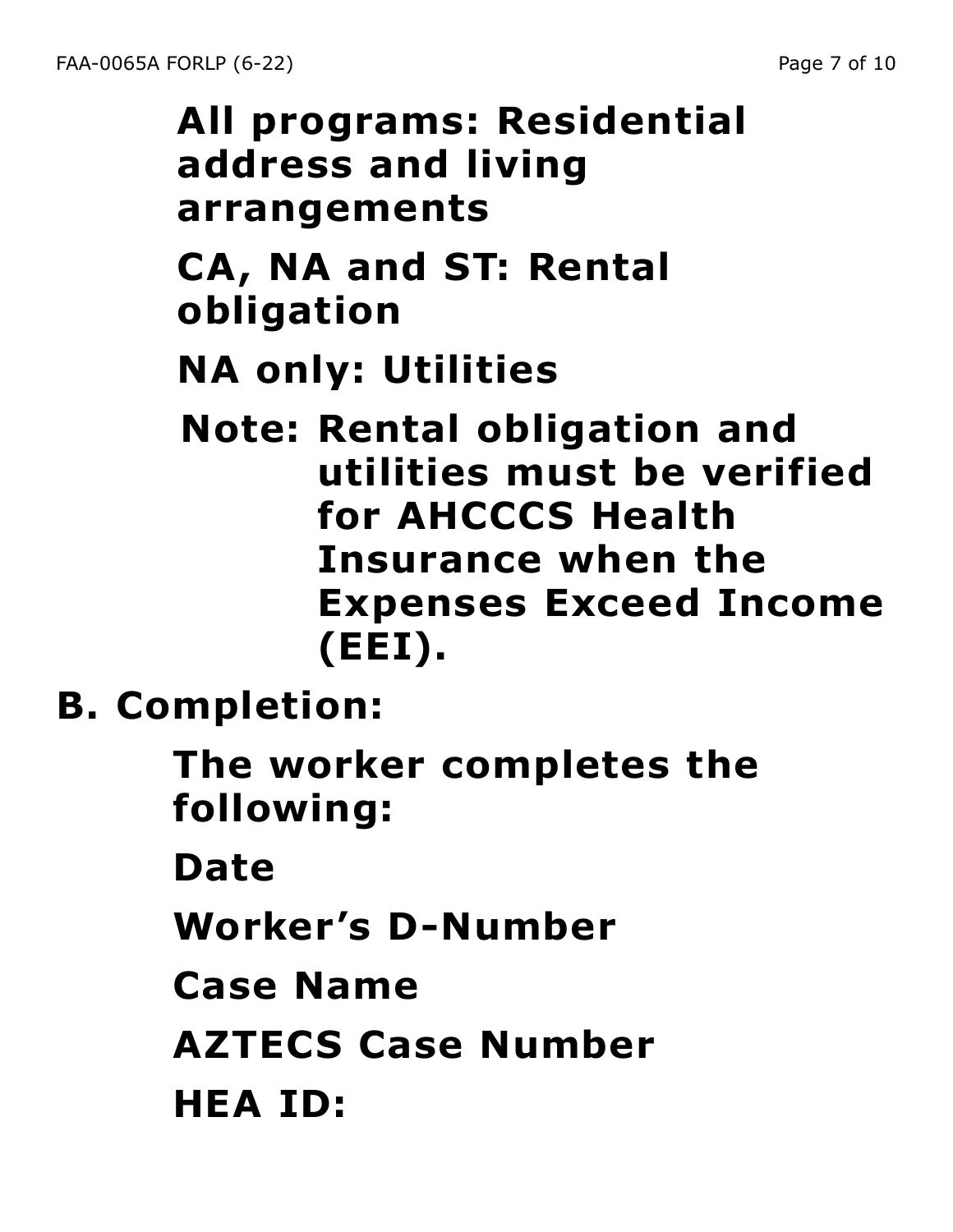# **The applicant completes the following:**

**Reads the AUTHORIZATION TO RELEASE INFORMATION, prints complete name, signs and date the form.**

**A person that knows the household's circumstances, completes the following:**

**Complete the remainder of the form.**

**Print full name and provide title or relationship to the applicant.**

**Provide telephone number. Sign and date the form.**

**C. Routing: Mail or FAX the original to the organization or person providing the information. A copy is retained in the case file.**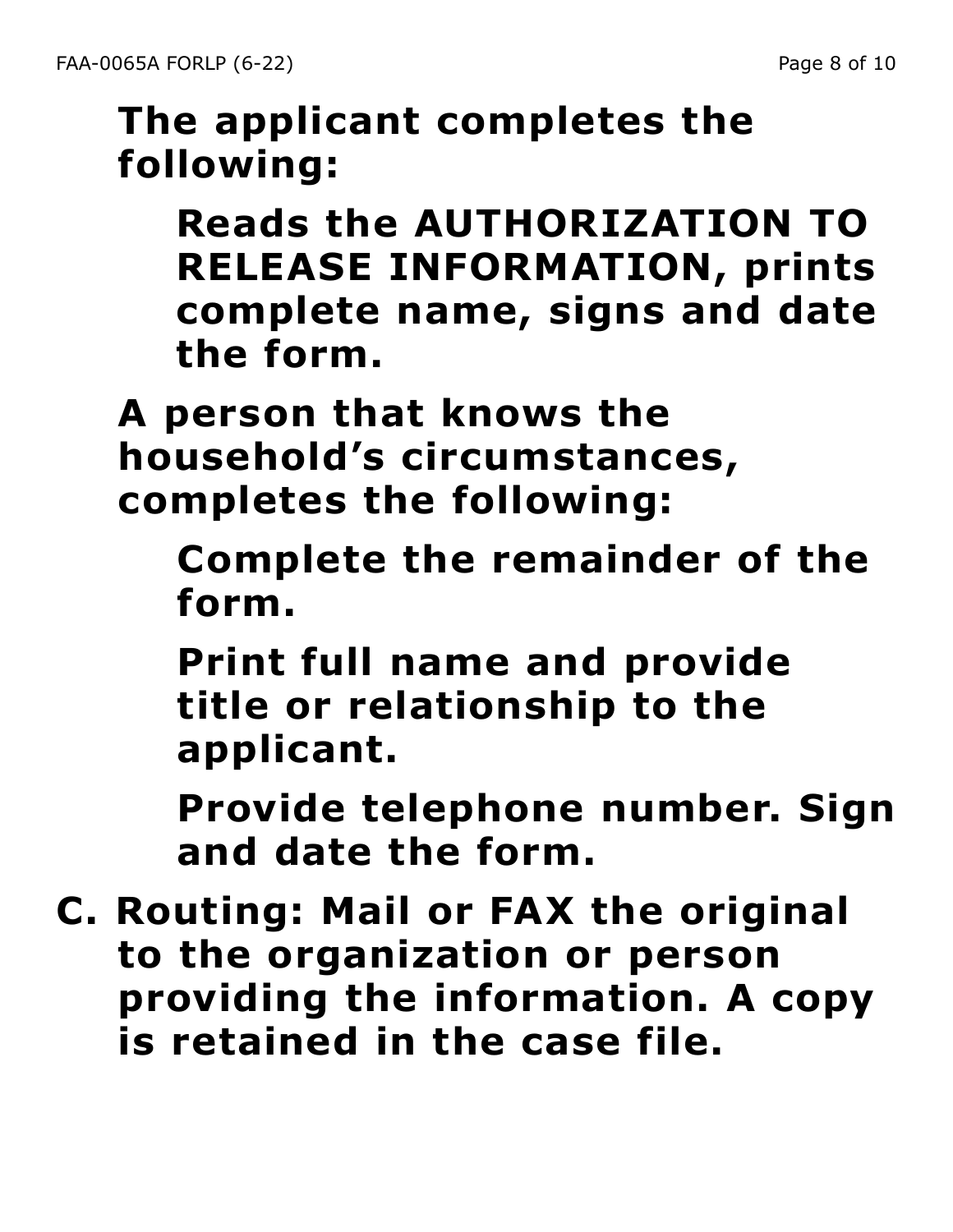**D. Retention: The copy will be retained in the case file with the current application until the original is returned, at which time it will be removed and destroyed. The original will be retained in the case file with the current application.**

**The USDA is an equal opportunity provider and employer • DES/TANF Agencies are Equal Opportunity Employers/Programs • Under Titles VI and VII of the Civil Rights Act of 1964 (Title VI & VII), and the Americans with Disabilities Act of 1990 (ADA), Section 504 of the Rehabilitation Act of 1973, the Age Discrimination Act of 1975, and Title II of the Genetic Information Nondiscrimination Act (GINA) of 2008; the Department prohibits discrimination in admissions, programs, services, activities, or**